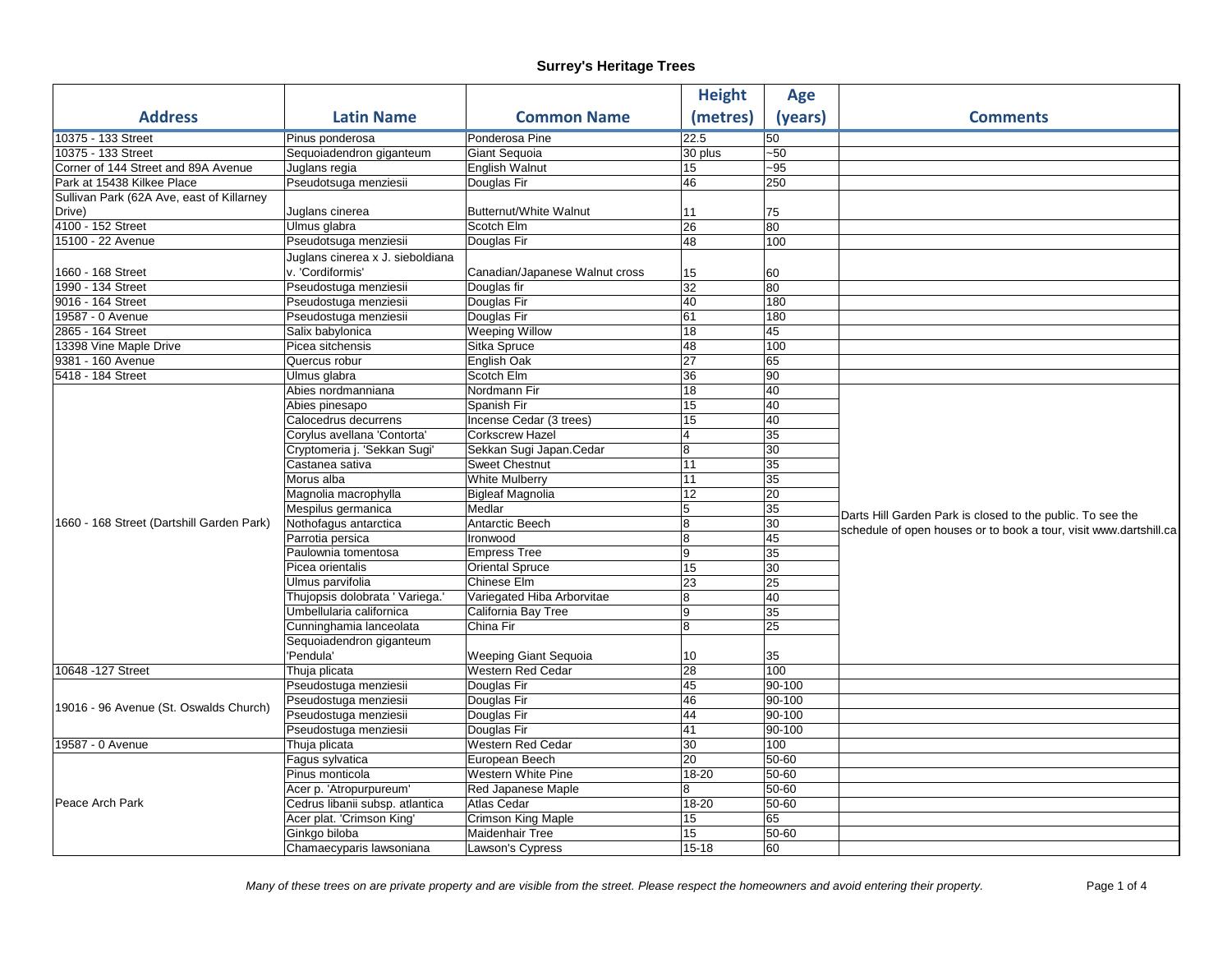|                                                          |                                                |                                              | <b>Height</b>   | <b>Age</b>  |                                                                   |
|----------------------------------------------------------|------------------------------------------------|----------------------------------------------|-----------------|-------------|-------------------------------------------------------------------|
| <b>Address</b>                                           | <b>Latin Name</b>                              | <b>Common Name</b>                           | (metres)        | (years)     | <b>Comments</b>                                                   |
| <b>Cloverdale Traditional Elementary School</b>          |                                                |                                              |                 |             |                                                                   |
| (17857 - 56 Avenue)                                      | Aesculus hippocastaneum                        | Common Horsechestnut (15 trees)              | 15-18           | 50-60       |                                                                   |
|                                                          | Calocedrus decurrens                           | <b>Incense Cedar</b>                         | 15              | $60 - 70$   |                                                                   |
|                                                          | Castanea satvia                                | <b>Sweet Chestnut</b>                        | 18-20           | 60-70       |                                                                   |
|                                                          | Chamaecyparis I. 'Stewartii'                   | Golden Lawson's Cypress                      | 12              | 60-70       |                                                                   |
|                                                          | Juglans regia                                  | English Walnut                               | 18              | 60-70       |                                                                   |
| Redwood Park (17926 - 20 Avenue)                         | Metasequoia glyptostroboides                   | Dawn redwood                                 | $15 - 16$       | 45          |                                                                   |
|                                                          | Quercus rubra                                  | <b>Red Oak</b>                               | 18-20           | 60-70       |                                                                   |
|                                                          | Sequioadendron giganteum                       | Giant Sequoia                                | 31 plus         | 104         |                                                                   |
|                                                          | Thujopsis dolobrata                            | Hiba Arborvitae (2 trees)                    | 9               | 60-70       |                                                                   |
|                                                          | Ulmus pumila                                   | Siberian Elm                                 | 13              | 60-70       |                                                                   |
| 14239 Melrose Drive                                      | Robinia pseudoacacia 'Frisia'                  | Golden Locust                                | 15              | 25          |                                                                   |
| 8261 - 152 Street                                        | Pinus ponderosa                                | Ponderosa Pine                               | $\overline{27}$ | 45-50       |                                                                   |
| 5480 - 184A Street                                       | Pseudostuga menziesii                          | Douglas Fir                                  | 46              | 180         |                                                                   |
| 4117 - 152 Street                                        | Platanus orientalis                            | Oriental plane                               | $15 - 18$       | 24          |                                                                   |
| N.E. corner of 184 Street and 16 Avenue                  | Thuja plicata                                  | Western Red Cedar                            | 17              | 75          |                                                                   |
| 16671 Old Mclennan Road                                  | Quercus robur                                  | English Oak                                  | 17              | 65          |                                                                   |
|                                                          | Picea abies 'Pendula'                          | Weep. Norway Spruce                          | 26              | 40          |                                                                   |
|                                                          | Magnolis kobus                                 | Kobus Magnolia                               | 15              | 40          |                                                                   |
|                                                          | Davidia involucrata                            | Dove Tree                                    | 18              | 40          | The Glades is closed to the public. To see the schedule of open   |
| The Glades (561 -172 Street)                             | Metasequoia glyptostroboides                   | Dawn Redwood                                 | $\overline{20}$ | 40          | houses, or to book a tour, visit www.surrey.ca/parks or call 604- |
|                                                          | Umbellularia californica                       | California Bay                               | 10              | 40          | 501-5050.                                                         |
|                                                          | Quercus canariensis                            | Mirbeck's Oak                                | 23              | 25          |                                                                   |
|                                                          | Thuja plicata                                  | <b>Western Red Cedar</b>                     | $\overline{21}$ | 50-60       |                                                                   |
| 13997 90 Avenue                                          | Quercus robur                                  | English Oak                                  | 17              | $60 - 75$   |                                                                   |
| 6091 - 181A Street                                       | Juglans cinerea                                | <b>Butternut</b>                             | 12              | $30 - 40$   |                                                                   |
| Tynehead Regional Park (16695 - 96                       | Picea sitchensis                               | Sitka Spruce                                 | 30              | 150         |                                                                   |
| Avenue)                                                  | Picea sitchensis                               | Sitka Spruce                                 | 36              | 200         |                                                                   |
|                                                          | Malus sylvestris var. domestica                | Common Apple                                 | $\overline{7}$  | 80-90       |                                                                   |
|                                                          | Aesculus hippocastanum                         | <b>Horse Chestnut</b>                        | 15              | 80-90       |                                                                   |
| 18029 - 56 Avenue                                        | Juglans regia                                  | <b>English Walnut</b>                        | 18              | 80-90       |                                                                   |
|                                                          | Juglans regia                                  | <b>English Walnut</b><br><b>Black Walnut</b> | 20              | 80-90       |                                                                   |
|                                                          | Juglans nigra                                  |                                              | 24              | 90          |                                                                   |
|                                                          | Juglans nigra                                  | <b>Black Walnut</b>                          | 12              | 35-50<br>70 |                                                                   |
| Bell Park (18 Avenue and 136 Street)                     | Pseudostuga menziesii<br>Pseudostuga menziesii | Douglas Fir                                  | 102<br>134      | 70          |                                                                   |
| 12649 - 25 Avenue                                        | Pinus coulteri                                 | Douglas Fir<br><b>Coulter Pine</b>           | 16              | 50          |                                                                   |
| 13722 - 56 Avenue                                        | Quercus rubra                                  | English Oak                                  | 22              | 90          |                                                                   |
| 13600 - 55A Avenue                                       | Pseudotsuga menziesii                          | Douglas Fir                                  | $40 - 45$       | 100         |                                                                   |
| 12976 Old Yale Road                                      | Liriodendron tulipfera                         | Tulip tree                                   | 16              | 45          |                                                                   |
| 19251 - 76 Avenue                                        | Juglans                                        | English Walnut                               | 17              | 70          |                                                                   |
| 12691 - 14 Avenue                                        | Fagus sylvatica autopurporea                   | Beech                                        | 23              | 65          |                                                                   |
| 14158 Hyland Road                                        | Pseudotsuga menziesii                          | Douglas Fir                                  | 42              | 90          |                                                                   |
|                                                          |                                                |                                              |                 |             |                                                                   |
| Hazelmere Cemetary (19184 - 16 Avenue) Acer macrophyllum |                                                | <b>Bigleaf Maple</b>                         | 34              | 80-90       |                                                                   |
| 12731 Becket Road                                        | Picea breweriana                               | <b>Brewer's Weeping Spruce</b>               | 9               | 50          |                                                                   |
|                                                          |                                                | Purple Beech                                 | 25              | 90-100      |                                                                   |
|                                                          |                                                | Purple Beech                                 | 23              | 90-100      |                                                                   |
| 13275 Colebrook Road                                     |                                                | Purple Beech                                 | 22              | 90-100      |                                                                   |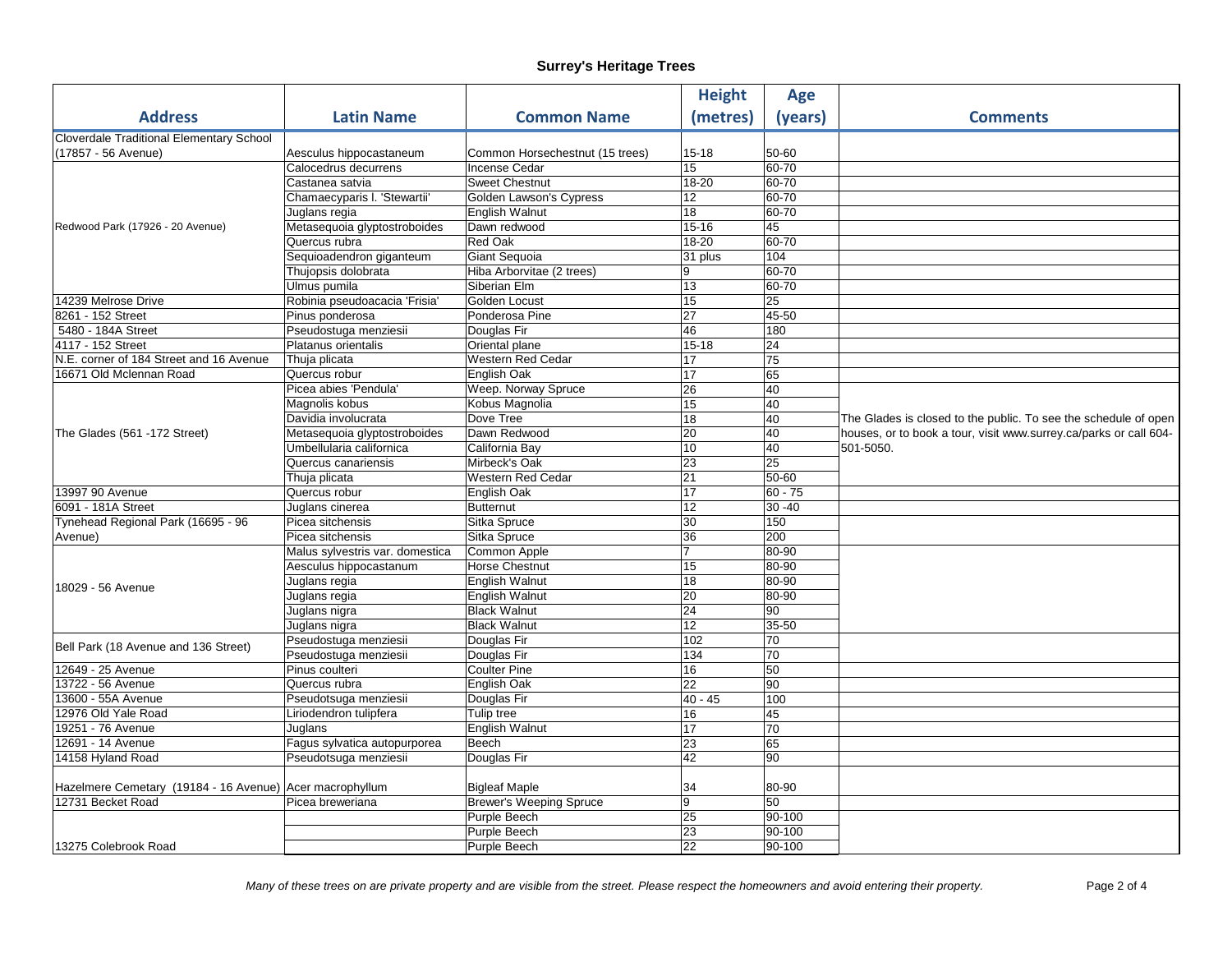|                                                     |                       |                    | <b>Height</b>   | <b>Age</b>      |                 |
|-----------------------------------------------------|-----------------------|--------------------|-----------------|-----------------|-----------------|
| <b>Address</b>                                      | <b>Latin Name</b>     | <b>Common Name</b> | (metres)        | (years)         | <b>Comments</b> |
|                                                     |                       | Weeping Linden     | 10              | 90-100          |                 |
|                                                     |                       | English Oak        | 23              | 90-100          |                 |
| 8495 - 144 Street                                   | Acer saccharum        | Sugar Maple (2)    | 23              | 80              |                 |
|                                                     | Fagus sylvatica       | Common Beech       | 26              | 70              |                 |
|                                                     | Fagus sylvatica       | Common Beech       | 22              | 70              |                 |
|                                                     | Quercus robur         | English Oak        | 36              | 70              |                 |
|                                                     | Quercus robur         | English Oak        | 37              | 70              |                 |
|                                                     | Quercus robur         | English Oak        | 34              | 70              |                 |
|                                                     | Quercus robur         | English Oak        | 33              | 70              |                 |
|                                                     | Quercus robur         | English Oak        | 33              | 70              |                 |
|                                                     | Acer campestry        | Hedge Maple        | $\overline{9}$  | 70              |                 |
|                                                     | Quercus robur         | English Oak        | 25              | 70              |                 |
|                                                     | Quercus robur         | English Oak        | 25              | 70              |                 |
|                                                     | Acer campestry        | Hedge Maple        | 9               | 70              |                 |
|                                                     | Quercus robur         | English Oak        | 25              | 70              |                 |
|                                                     | Acer campestry        | <b>Hedge Maple</b> | 9               | 70              |                 |
|                                                     | Quercus robur         | English Oak        | 25              | 70              |                 |
|                                                     | Acer campestry        | Hedge Maple        | $\overline{9}$  | 70              |                 |
|                                                     | Quercus robur         | English Oak        | 25              | 70              |                 |
|                                                     | Quercus robur         | English Oak        | 25              | 70              |                 |
| Port Kells Park (19340 - 88 Avenue)                 | Acer campestry        | Hedge Maple        | $\overline{9}$  | 70              |                 |
|                                                     | Fagus sylvatica       | Common Beech       | 22              | 70              |                 |
|                                                     | Quercus robur         | English Oak        | 36              | 70              |                 |
|                                                     | Quercus robur         | English Oak        | 35              | 70              |                 |
|                                                     | Quercus robur         | English Oak        | 35              | 70              |                 |
|                                                     | Quercus robur         | English Oak        | 36              | 70              |                 |
|                                                     | Fagus sylvatica       | Common Beech       | $\overline{34}$ | 70              |                 |
|                                                     | Quercus robur         | English Oak        | $\overline{27}$ | 70              |                 |
|                                                     | Fagus sylvatica       | Common Beech       | 22              | 70              |                 |
|                                                     | Quercus robur         | English Oak        | 36              | 70              |                 |
|                                                     | Quercus robur         | English Oak        | 36              | 70              |                 |
|                                                     | Fagus sylvatica       | Common Beech       | 22              | 70              |                 |
|                                                     | Quercus robur         | English Oak        | 36              | 70              |                 |
|                                                     | Picea sitchensis      | Sitka Spruce       | 43              | 90              |                 |
|                                                     | Picea sitchensis      | Sitka Spruce       | 43              | $\overline{90}$ |                 |
|                                                     | Pseudotsuga menziesii | Douglas-fir        | 50              | $\overline{90}$ |                 |
|                                                     | Pseudotsuga menziesii | Douglas-fir        | 50              | 90              |                 |
|                                                     | Pseudotsuga menziesii | Douglas-fir        | 50              | $\overline{90}$ |                 |
|                                                     | Pseudotsuga menziesii | Douglas-fir        | 42              | 90              |                 |
|                                                     | Pseudotsuga menziesii | Douglas-fir        | 42              | 90              |                 |
| Port Kells Community Hall (18918 -88<br>Avenue)     | Pseudotsuga menziesii | Douglas-fir        | 42              | $\overline{90}$ |                 |
|                                                     | Pseudotsuga menziesii | Douglas-fir        | 42              | $\overline{90}$ |                 |
|                                                     | Pseudotsuga menziesii | Douglas-fir        | 42              | $\overline{90}$ |                 |
| Port Kells Library (18885 - 88 Avenue)              | Pseudotsuga menziesii | Douglas-fir        | 28              | 60              |                 |
| Port Kells Elementary School (19076 - 88<br>Avenue) | Pseudotsuga menziesii | Douglas-fir        | 58              | $\overline{80}$ |                 |
|                                                     | Pseudotsuga menziesii | Douglas-fir        | 58              | 80              |                 |
|                                                     | Pseudotsuga menziesii | Douglas-fir        | 57              | 80              |                 |
| 8261 - 188 Street                                   | Acer saccharum        | 11 Sugar Maples    | 20              | 65              |                 |
| 19016 - 96 Avenue (St. Oswalds Church)              | Quercus robur         | English Oak        | 28              | 80              |                 |